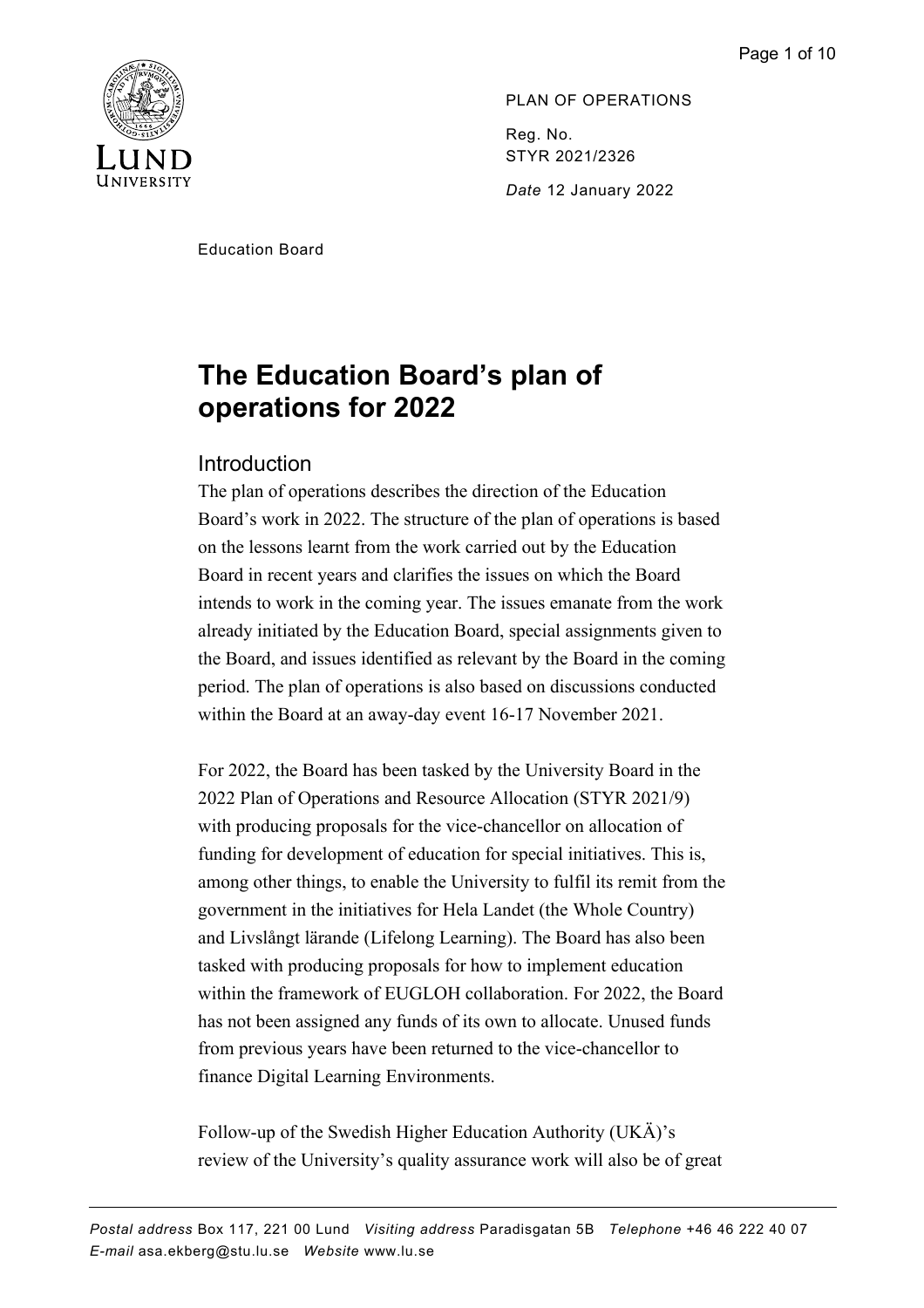importance in the Education Board's 2022 operations. The Board is mentioned specifically in the UKÄ statement as a party that should take a more central role in quality assurance work. The statement also contains further and more specific recommendations for Lund University. These will be processed by the Board in collaboration with other parts of the University in the course of 2022.

Both 2020 and 2021 were strongly impacted by the still ongoing Covid-19 pandemic. For long periods, the University has had to conduct all its activities digitally. Throughout the University, many lessons have been learnt from the pandemic and its impact, but analysing and understanding at a strategic level how the University can develop after the pandemic subsides will continue to be important.

In addition to the issues prioritised in the plan of operations, the Board handles ongoing matters described in the University's rules of procedure. These include decisions on establishing new programmes, changes to application periods, responses to consultations within the Board's remit, and the approval of rules and regulations. The ongoing work also includes follow-up of issues within the Board's areas of operation, such as digitalisation, admission and student well-being. The Board may also be given further assignments during the year, while new situations and issues that the Board needs to address may arise. Some issues and activities from the 2021 plan of operations will be followed up during 2022, such as the proposed measures based on results from the Student Barometer survey on students' well-being.

In 2022, the Education Board will also set up contacts and collaborate with other boards and councils within Lund University with overlapping areas of responsibility. This will include issues such as educational development, digitalisation and digital tools, study environments and the intertwining of education and research. A list of examples of boards and councils with which to collaborate is attached at the end of this plan of operations.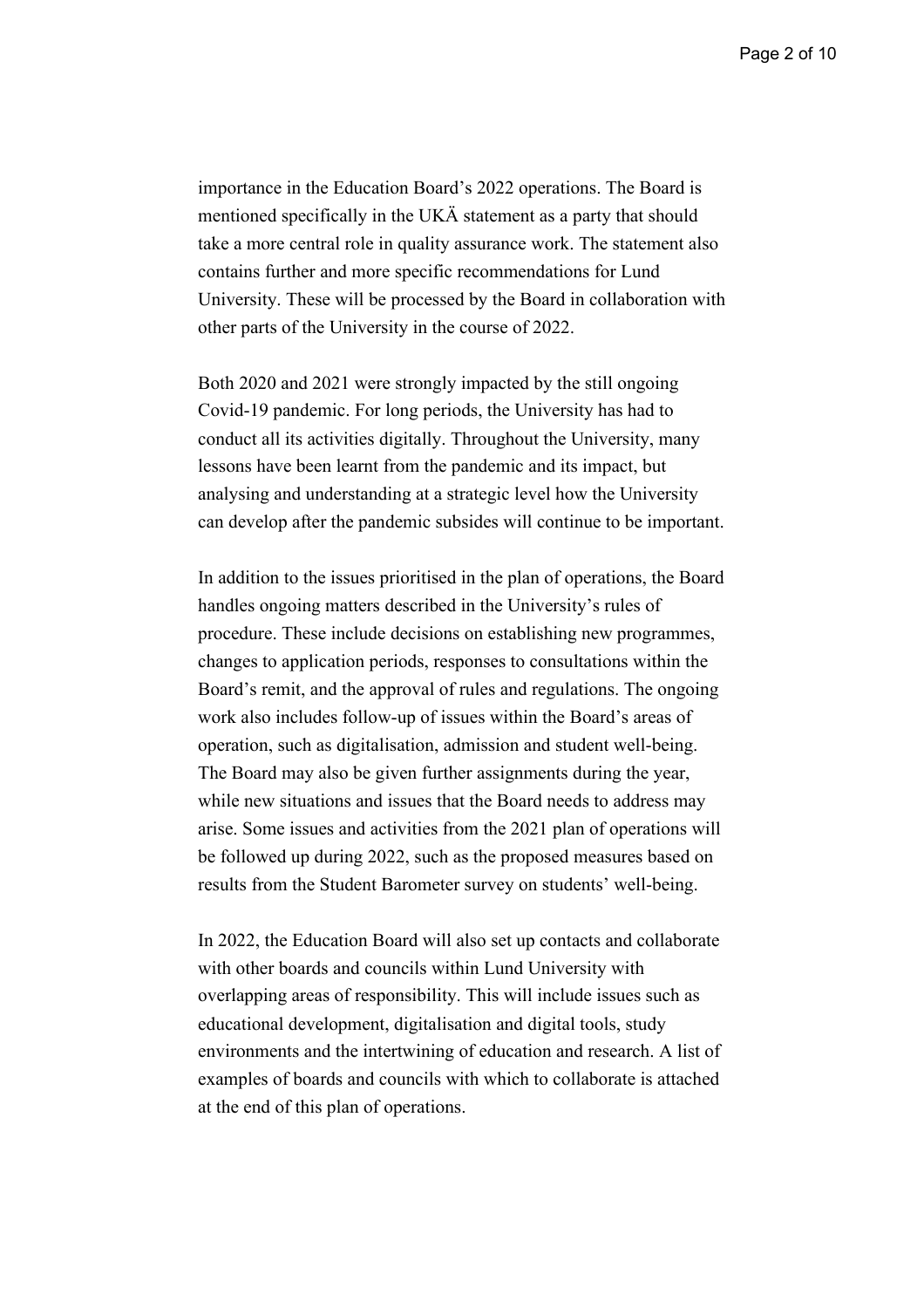An overview of the areas and activities on which the Education Board intends to focus in 2022 is given below. It also includes a section on the areas that the Board should follow up from previous years' plans of operations.

## Vision and ideas document

Lund University has developed a number of strategies to guide the work in several of the areas that are key to a higher education institution. However, no overarching strategy for educational issues has been drawn up. In many cases, the strategies that affect the area of education are obsolete or lack concretisation. A similar situation applies to educational issues within the framework of major strategies, such as the University's strategic plan. A rudimentary draft of a vision and ideas document for educational development at Lund University was discussed at the Education Board's away-day event in November 2021. The draft covered areas such as educational methods, digitalisation, lifelong learning and internationalisation. The Education Board should continue to discuss the forms and working method for producing a vision and ideas document for educational development. In particular, such work should take account of the specific circumstances of the various faculties, departments and disciplines. Likewise, the lessons learnt from the Covid-19 pandemic should be incorporated into the work on the vision and ideas document for educational development.

## **Activities in 2022**

• Discuss the forms and working method for producing a vision and ideas document for educational development, which can function as an educational strategy for Lund University.

## Educational development

Higher education is currently in a phase of strong development, driven not least by the rapid developments in the field of digitalisation. This development, which in many ways changes the conditions for both higher education and working life, had already begun before the pandemic, but accelerated considerably as a result of it. In turn, this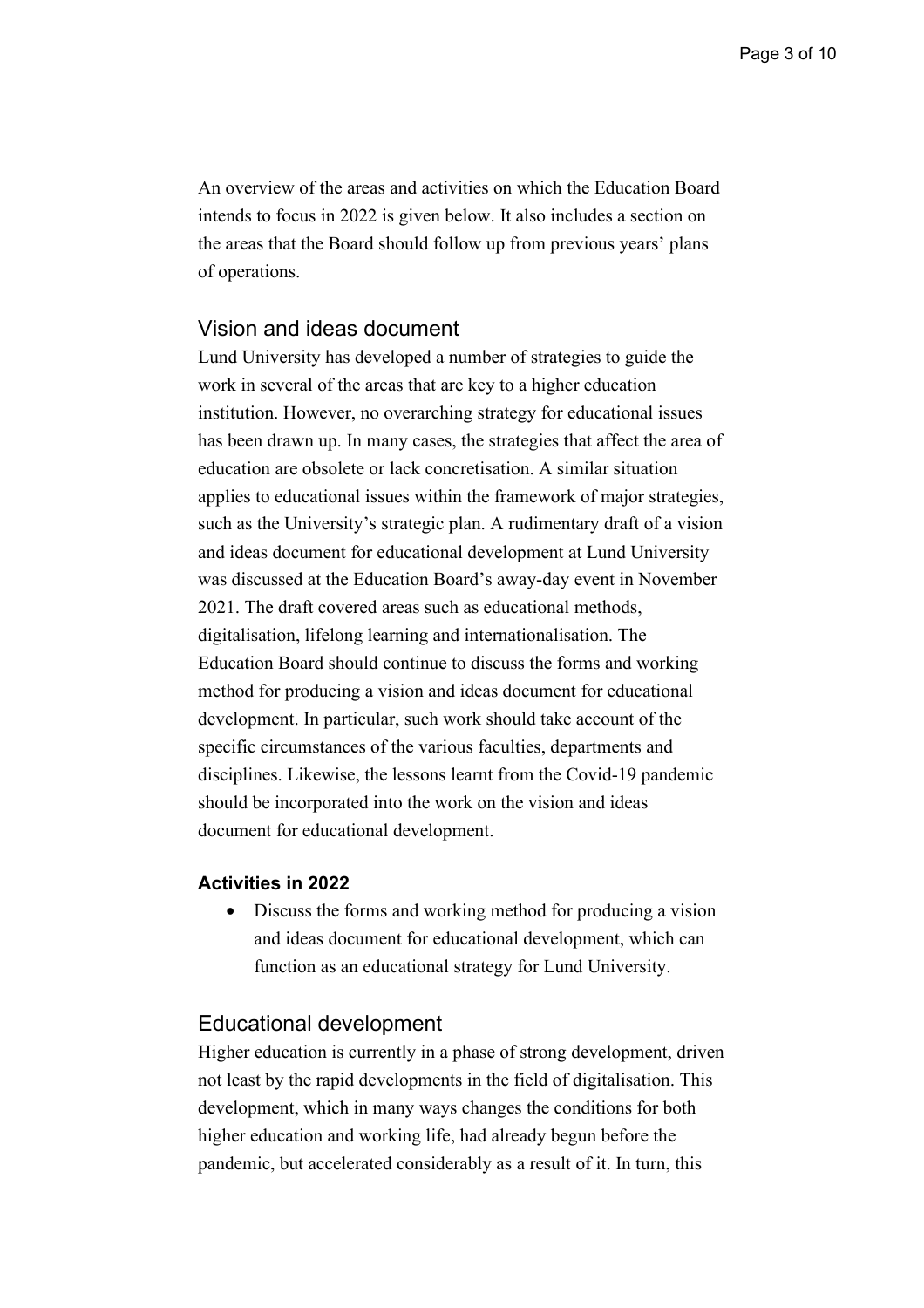Page 4 of 10

places demands on higher education institutions worldwide to develop and change educational content, offer digital learning support to students regardless of whether they are on campus or studying online, develop support and training for teaching staff as well as developing teaching methods linked to digital tools.

On 1 October 2020, the vice-chancellor inaugurated the Digital Learning Environments project. The project, which runs from 1 January 2021 to 30 June 2023, collectively addresses digitalisation in education. The experiences from the project, and other work in the field of digitalisation, have revealed the need for more permanent work on digital learning environments. Based on this, on 13 December 2021 the University director decided to establish two units for e-infrastructure and central teaching support. The teaching support unit and its activities will gradually be increased according to the needs of teaching staff and students. The unit is to be controlled through assignments from the Education Board in consultation with the unit's director. In 2022, it will be important for the Board to monitor the continuous transition from project work to permanent organisation in the field of digital learning environments, and to utilise the needs of teaching staff and students to formulate an assignment for the new unit. The impact of the pandemic on the University may particularly affect these needs and should therefore be taken into account.

Alongside the digitalisation process, major changes are also being implemented in the European educational landscape in the form of the EU's ambitions to create a European Education Area (EEA) by 2025. One important part of this work is the European Universities initiative, in which Lund University is part of the EUGLOH alliance together with eight other higher education institutions. But the ambitions of the EEA are more extensive than that, also including issues such as micro-credentials and lifelong learning. Questions about how students could get better knowledge on innovation and entrepreneurship (in a broad sense) are an increasingly prioritised issue within the EU. Within the framework of the EUGLOH collaboration, the Education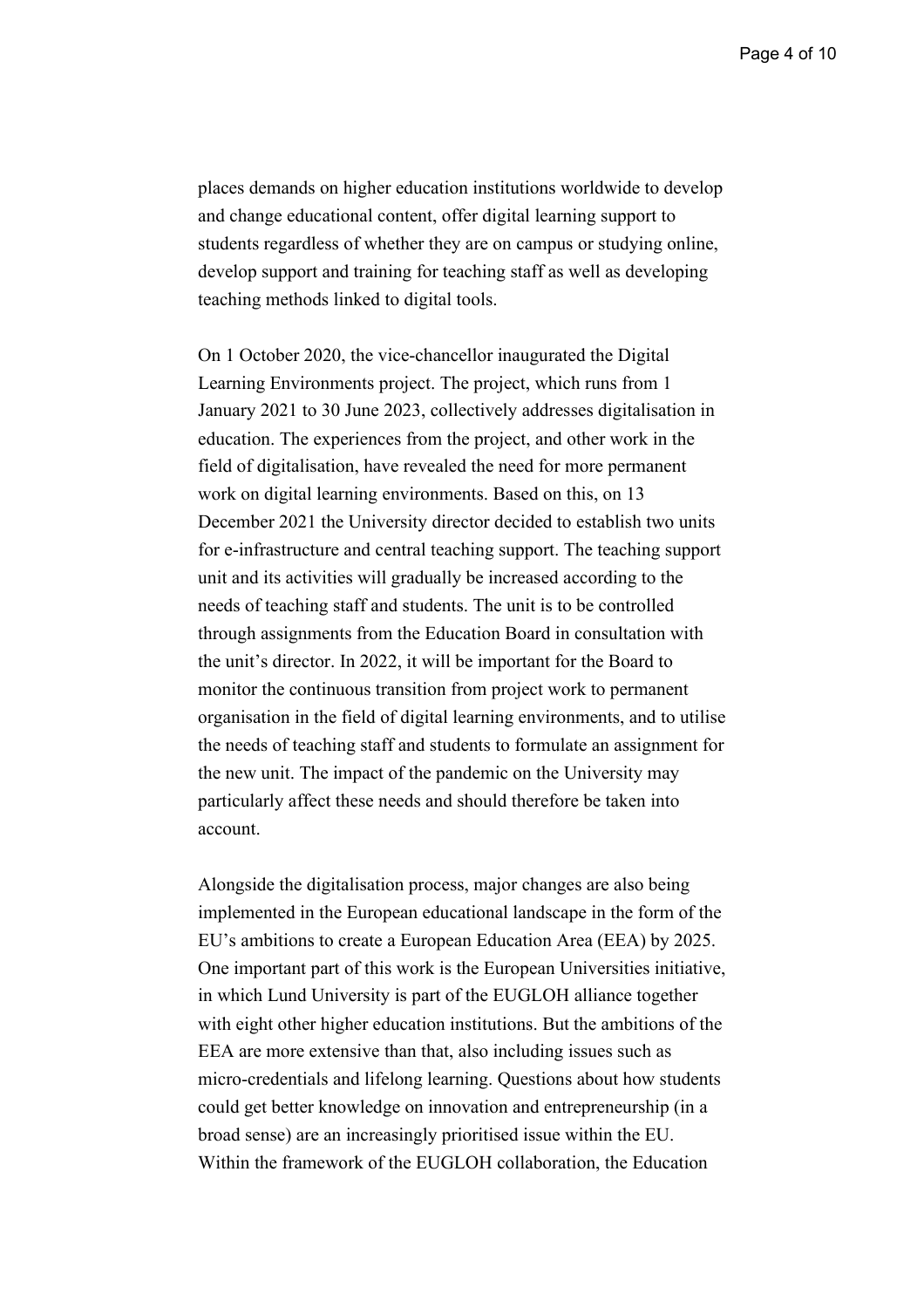Board has drawn up proposals for new study programmes. This assignment, given to the Board by the University Board, was confirmed for 2022 as well.

During 2020 and 2021, the Education Board implemented development work concerning commissioned education, and financed the development of a number of commissioned education courses and programmes. The initiative was completed during 2021 and needs to be followed up in 2022.

During 2020, Lund University implemented a major quality evaluation of the higher education institution's research, RQ20. The outcome of the evaluation has led to a number of proposals for the University to develop its quality enhancement work in both research and education. An area that was particularly highlighted concerns the intertwining of research and education, to which the UKÄ review of the University's quality assurance work also drew attention. Intertwining has also been a topical aspect of the University's work on developing profile areas.

## **Activities in 2022**

- Design and follow-up of assignments to the unit for teaching support in consultation with the University director.
- As assigned by the University Board, develop a proposal for how study programmes in EUGLOH are to be implemented and announce funding to enable the implementation of study programmes in 2022.
- Follow-up of the seed funding for the development of commissioned education decided on by the Education Board in 2021 and 2021.
- Support the conditions for the intertwining of interdisciplinary research with interdisciplinary education in collaboration with the Research Programmes Board and the Research Board, as assigned by the vice-chancellor.
- Follow the University's work on profile areas, in particular with regard to the intertwining of research and education.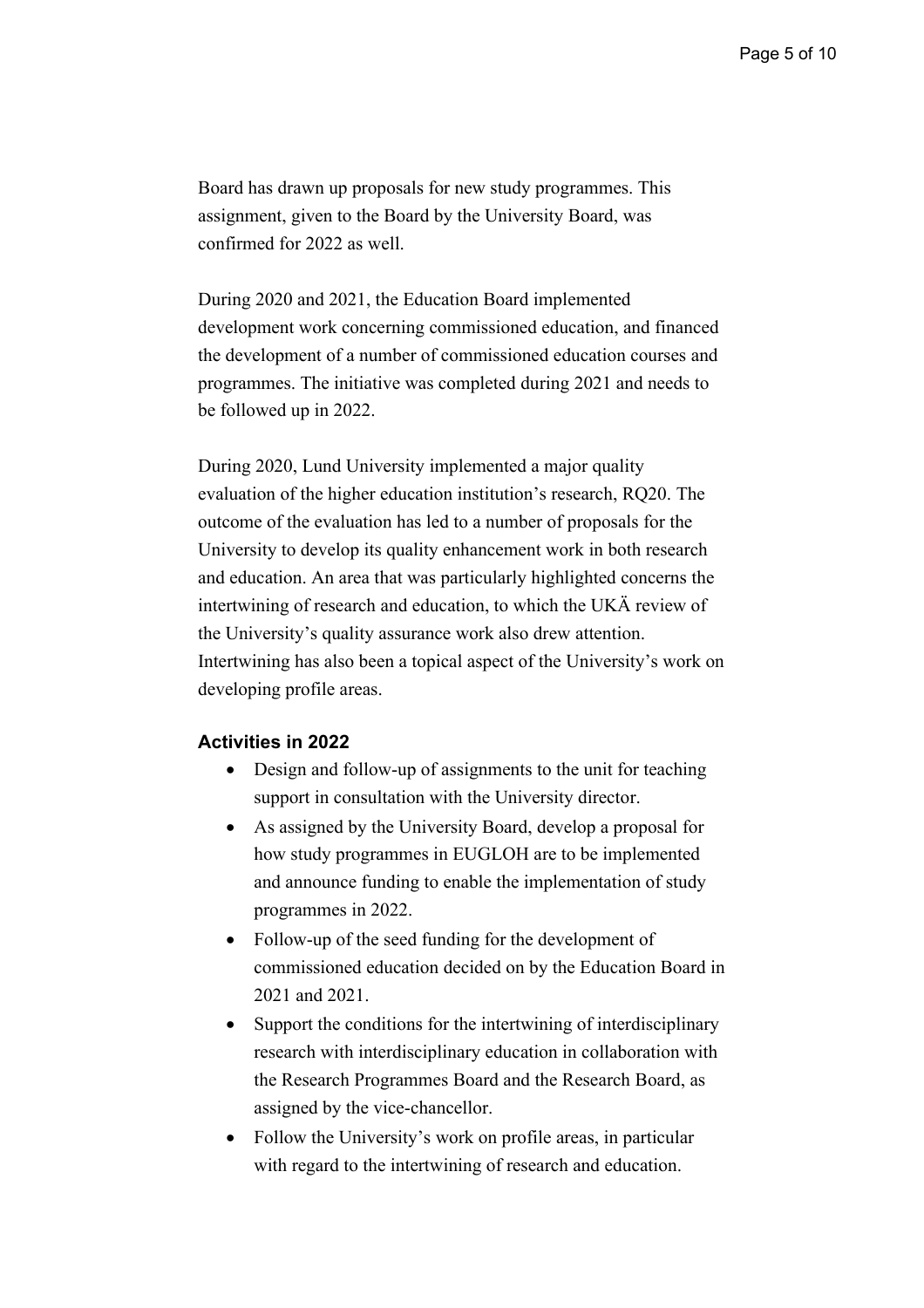# Lifelong learning and widening participation in recruitment

Since 1 July 2021, pursuant to chapter 1, section 5 of the Higher Education Act, Sweden's higher education institutions have been tasked with promoting lifelong learning in their activities. The government also assigned a total of SEK 22 600 000 to Lund University for courses and programmes in lifelong learning. The Education Board is to propose to the vice-chancellor how to allocate SEK 11 300 000 of this funding. The Education Board is also to propose to the vice-chancellor the allocation of a total of SEK 21 006 000 for the Whole Country/Study Opportunity (Hela landet/Studiechansen) initiative. SEK 8 654 000 of these funds have already been allocated for the 2022 spring semester. Since autumn 2020, after a proposal from the Education Board, Lund University has used the government's new investments to offer courses and course packages within the Study Opportunity initiative. The work of drafting proposals for study programmes and courses within the framework of the Study Opportunity initiative has required a lot of resources and had a short-term perspective. There is a clear need for a long-term sustainable solution, capable of continuing beyond the conclusion of the government's special initiatives. Furthermore, the population of potential students will change as the labour market recovers following the pandemic.

In order to enable a more long-term sustainable solution, the University will begin working during the year on an experimental workshop for new courses, where teaching staff can get support to develop new courses that correspond to the remit from the government and focus on lifelong learning, as well as on interdisciplinary or cross-faculty programmes and courses. The courses are to be aimed at a broad target group of students, both existing students who wish to broaden their skills and people who are already professionally active or transitioning into another sector. The courses should be adapted to the needs and circumstances in the professionally active group, by being preferably short and digital, to fulfil the government's remit.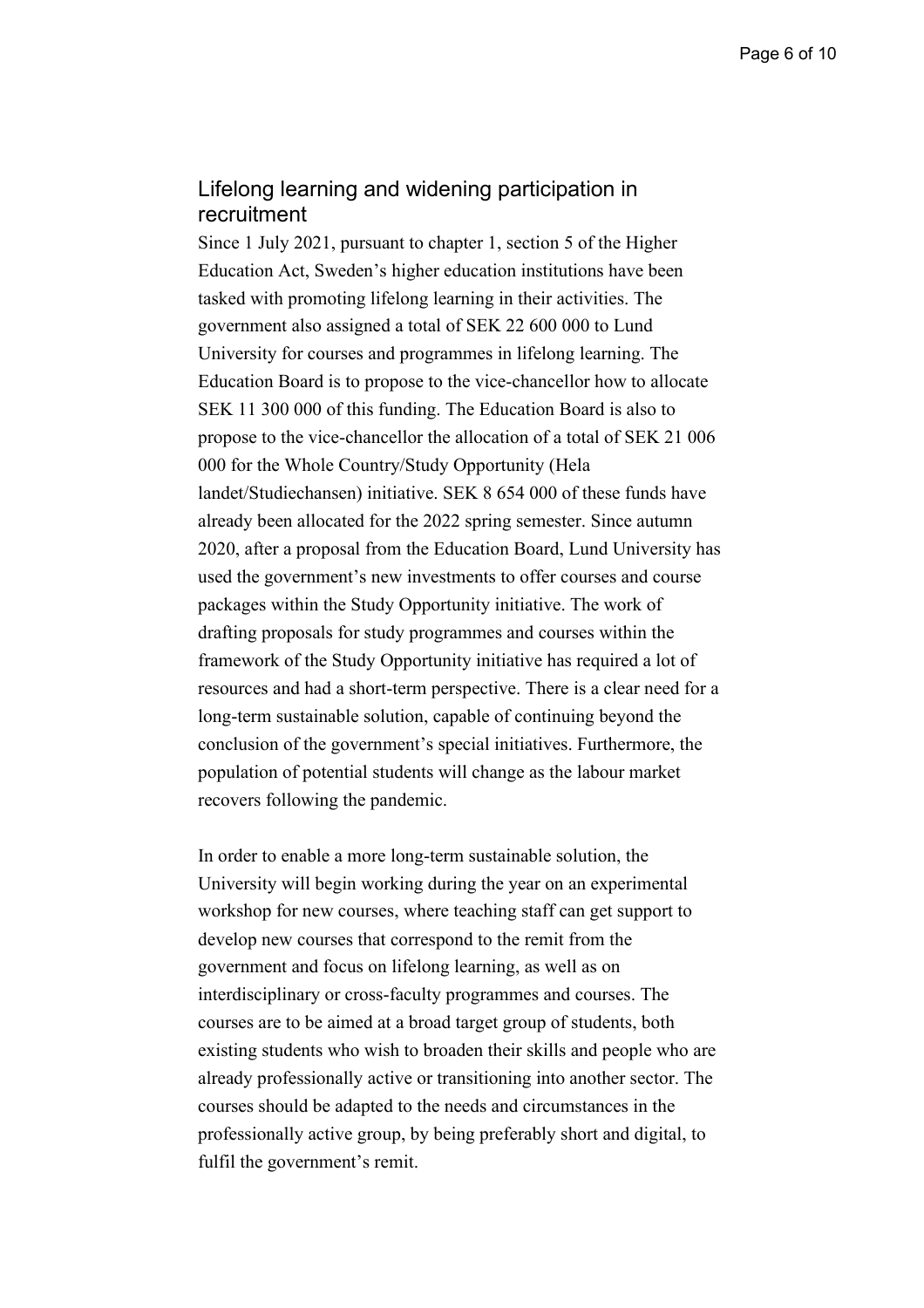In some respects, the work on lifelong learning is also connected to widening participation in recruitment. Pursuant to chapter 1, section 5 of the Higher Education Act, Sweden's higher education institutions are tasked with actively promoting and broadening recruitment. During 2020 and 2021, the Education Board ran a project to implement a self-evaluation in connection with the Swedish Higher Education Agency's thematic review of the University's work on widening participation in recruitment. According to the UKÄ timetable, the assessment group will release a statement on Lund University in the spring. The statement from UKÄ will most probably include several recommendations to reinforce the work on widening participation in recruitment at Lund University. During 2022, the Education Board needs to address the recommendations and observations in the statement, as well as the lessons learnt from the project. This will probably lead to several new activities that the University should manage during the operational year.

#### **Activities in 2022**

- Process and manage the UKA recommendations from the thematic review of widening participation in recruitment and lessons from the project for the production of a self-evaluation in this area.
- Follow and coordinate the work on how study programmes and courses in lifelong learning could be created and implemented.
- Follow and coordinate the work regarding how study programmes and courses in interdisciplinary collaborations could be created and implemented.
- Develop proposals for the allocation of funds for the development of new courses and programmes within the framework of the government's and the University's Whole Country initiative.
- Develop proposals for the allocation of funds for the development of new courses and programmes within the framework of the government's Lifelong Learning initiative.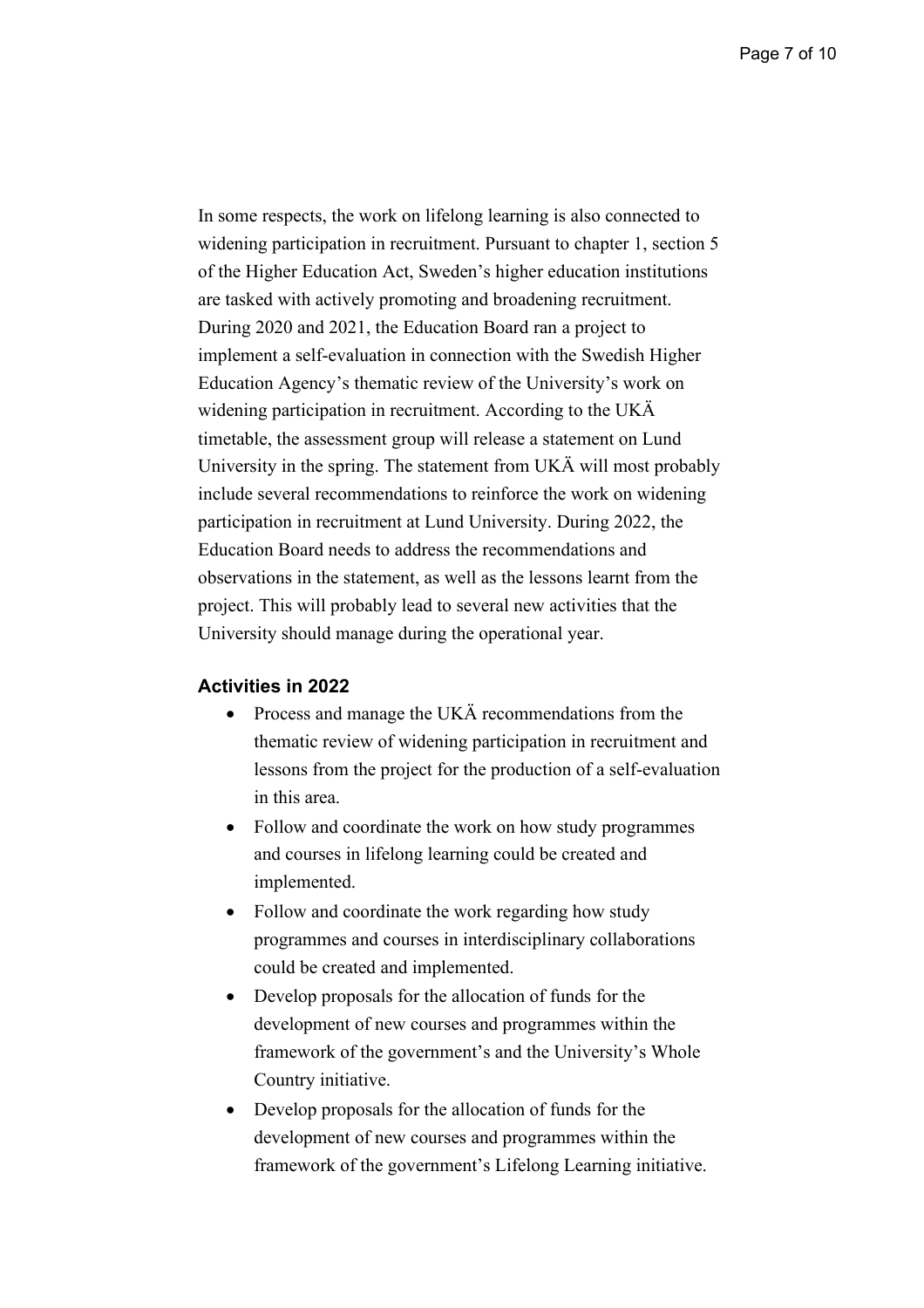- Develop proposals for the allocation of funds for the development of courses and programmes within the framework of the government's initiative on summer courses.
- Follow up previously implemented government initiatives in education.
- Take a position on how short courses and micro-credentials should be quality-assured.
- Discuss and coordinate central organisational issues concerning micro-credentials.
- Follow-up of previous decisions on the allocation of funds for special educational initiatives.

## Quality assurance work

On 12 October 2021, the Swedish Higher Education Agency approved the assessment of Lund University's quality assurance work as satisfactory. In its statement, the assessment group highlighted both strengths and development areas in which quality assurance work at Lund University could improve. The Education Board plays an important strategic role in this development work, for example.

Some of the recommendations are covered by other focus areas within the Education Board's plan of operations, while others need to be specially highlighted. During 2022, the Education Board should process the recommendations highlighted within the framework of the higher education institution review from a strategic perspective and produce plans to comply with them. This should be done in collaboration with other central functions within the University's quality assurance processes.

At the University's quality dialogues between the vice-chancellor and the faculties, several faculties raised the need and wish for better opportunities to discuss quality assurance work with one another in a structured way. Collaborations and exchange of experiences between faculties was also one of the areas identified as crucial by UKÄ.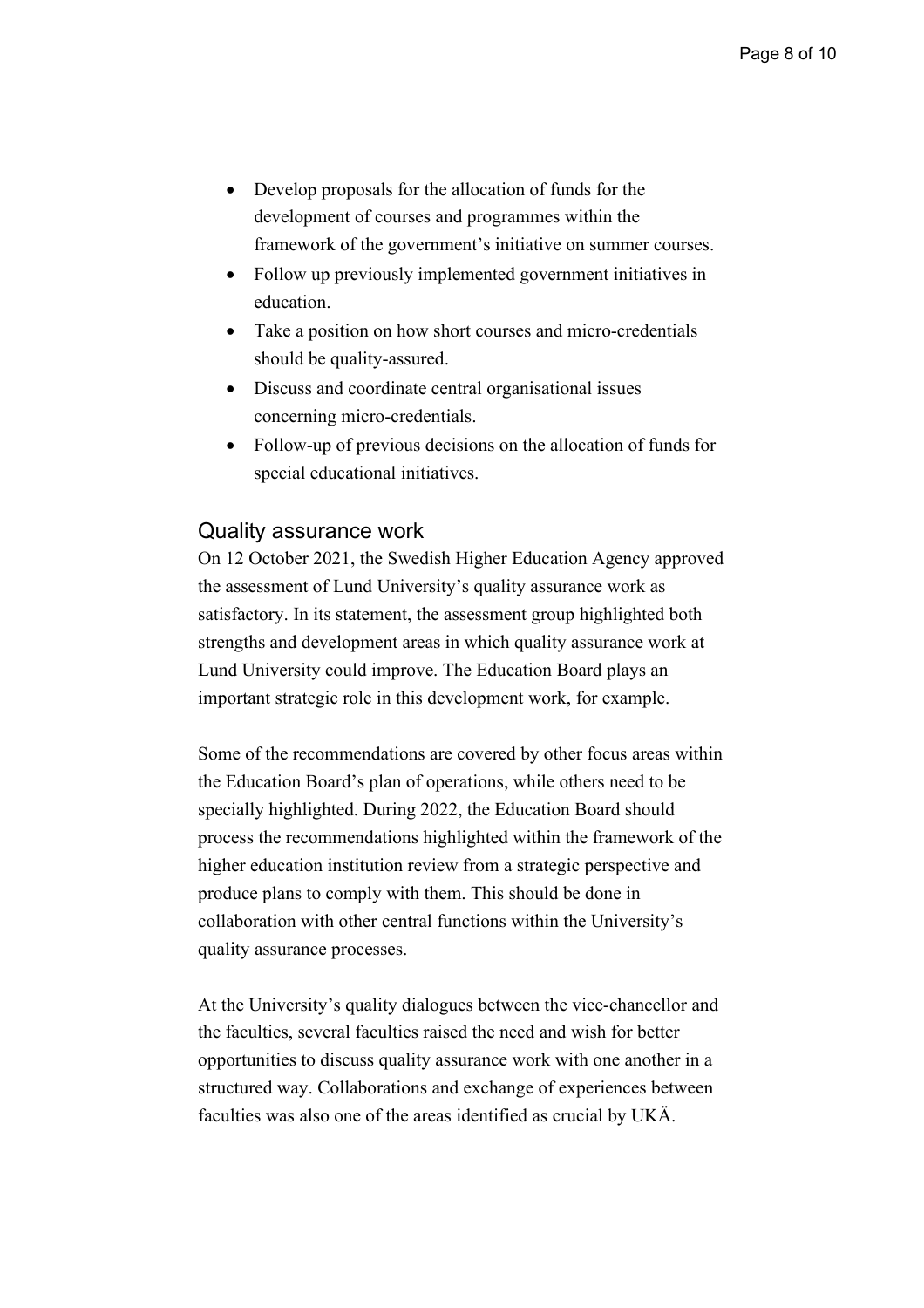During the 2022 operational year, the Education Board is therefore to support such exchange of experiences.

As of the turn of the year 2021/2022, the new guidelines for course evaluations and course evaluation reports enter into force and the faculties' approach to course evaluations should be discussed and examined in the Education Board.

A particular area discussed a couple of times by the Board in recent years and highlighted by UKÄ concerns the university-wide surveys. The Board should follow up previous decisions concerning universitywide surveys and mapping so as to clarify the allocation of responsibility and follow-up to achieve better coordination.

## **Activities in 2022**

- Discuss and analyse the Swedish Higher Education Authority's recommendations regarding the University's quality assurance work, with the aim of producing a suitable implementation plan.
- Support cross-faculty discussions and exchange of experiences regarding quality assurance work.
- Follow up the implementation work on the new guidelines for course evaluations and course evaluation reports.
- Follow up previous decisions regarding surveys and mapping processes.

### Follow-up work

The Education Board should continuously follow up and monitor important education strategy issues, for which the Board has not established any specific activities. This includes student well-being, development of the range of courses and programmes, admission statistics, new legislation and provisions, etc. If new restrictions are to be implemented due to the pandemic, these should also be followed up. Regarding students' well-being, representatives of the Student Health Centre should be specially invited to discuss their work on this issue.